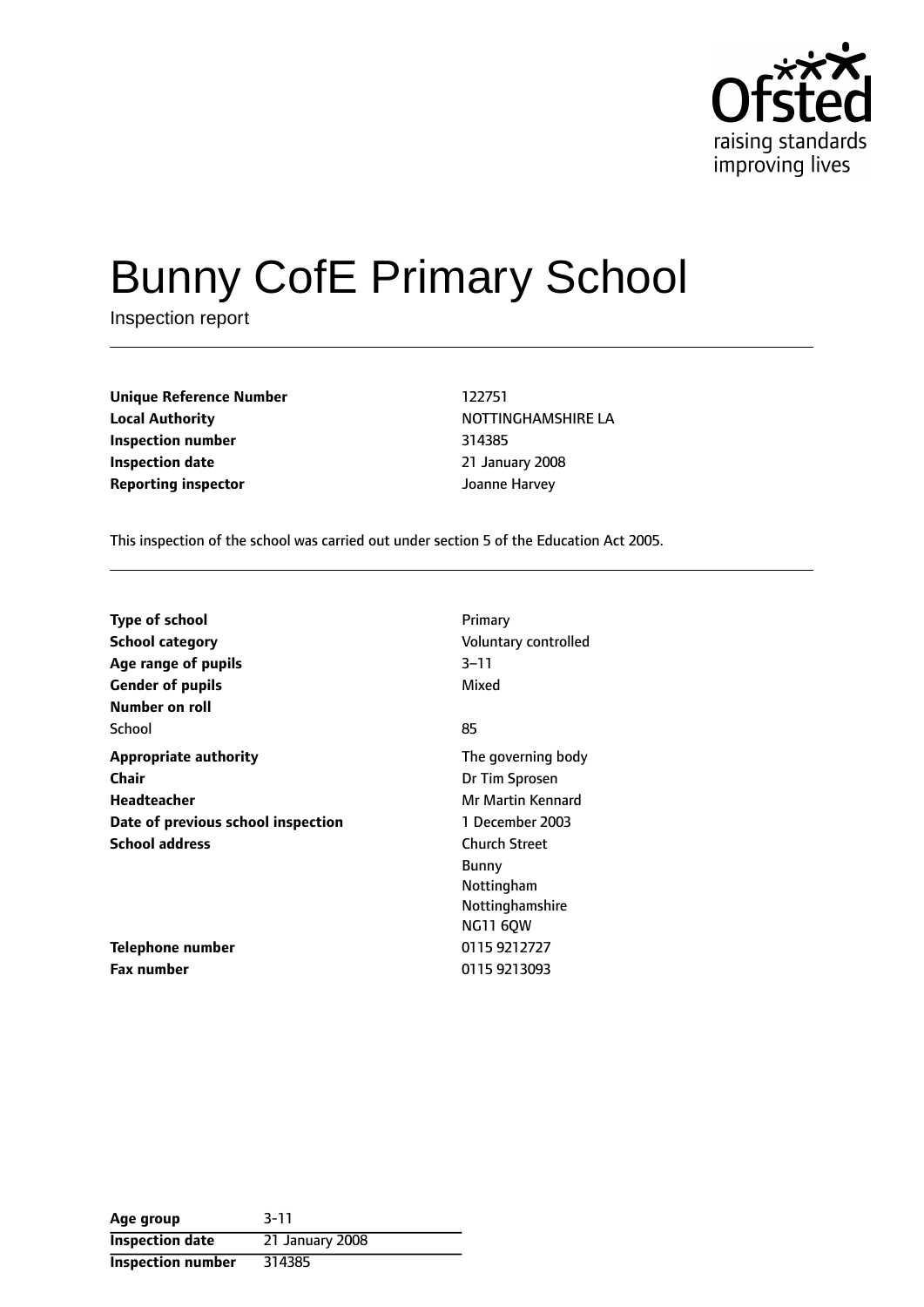.

© Crown copyright 2008

#### Website: www.ofsted.gov.uk

This document may be reproduced in whole or in part for non-commercial educational purposes, provided that the information quoted is reproduced without adaptation and the source and date of publication are stated.

Further copies of this report are obtainable from the school. Under the Education Act 2005, the school must provide a copy of this report free of charge to certain categories of people. A charge not exceeding the full cost of reproduction may be made for any other copies supplied.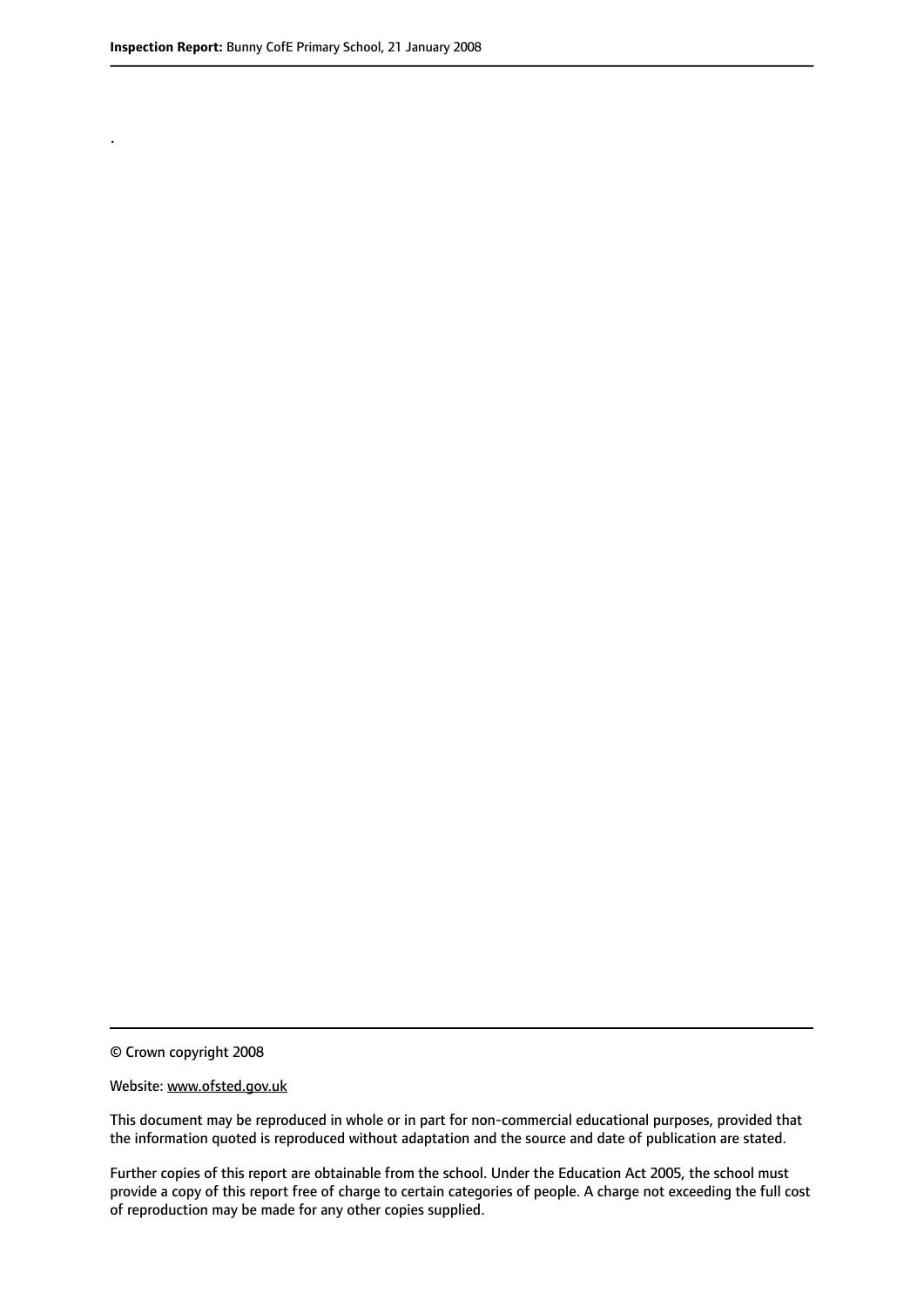# **Introduction**

The inspection was carried out by one Additional Inspector.

The inspector evaluated the overall effectiveness of the school and investigated the following issues: whether all pupils achieve as well as they can in all subjects, the impact of the curriculum on achievement and standards and personal development, the impact of leadership and management since the last inspection and the accuracy of self-evaluation. Evidence was gathered from discussions with the headteacher, senior staff and governor representatives. In addition, there was observation of parts of several lessons, scrutiny of school information and its self-evaluation, analysis of samples of pupils' work, evaluation of parents' questionnaires, and discussions with pupils. Other aspects of the school's work were not investigated in detail but the inspector found no evidence to suggest that the school's own assessments, as given in its self-evaluation, were not justified. Where appropriate, these have been included in this report.

#### **Description of the school**

This school is much smaller than average. It serves the villages of Bunny and Bradmore to the south of Nottingham. Indicators suggest that this is an area of social and economic advantage. Many children travel from out of catchment to attend the school. There is an unusually high proportion of boys on roll. Very few pupils are entitled to claim free school meals. Almost all pupils are from White British backgrounds. A very small number of pupils are at an early stage of learning English as an additional language. The number of pupils with learning difficulties and/or disabilities is below average. Children currently enter school with skills that exceed those expected for their age. The school has an Investor in People Award and an Active Mark.

#### **Key for inspection grades**

| Grade 1 | Outstanding  |
|---------|--------------|
| Grade 2 | Good         |
| Grade 3 | Satisfactory |
| Grade 4 | Inadequate   |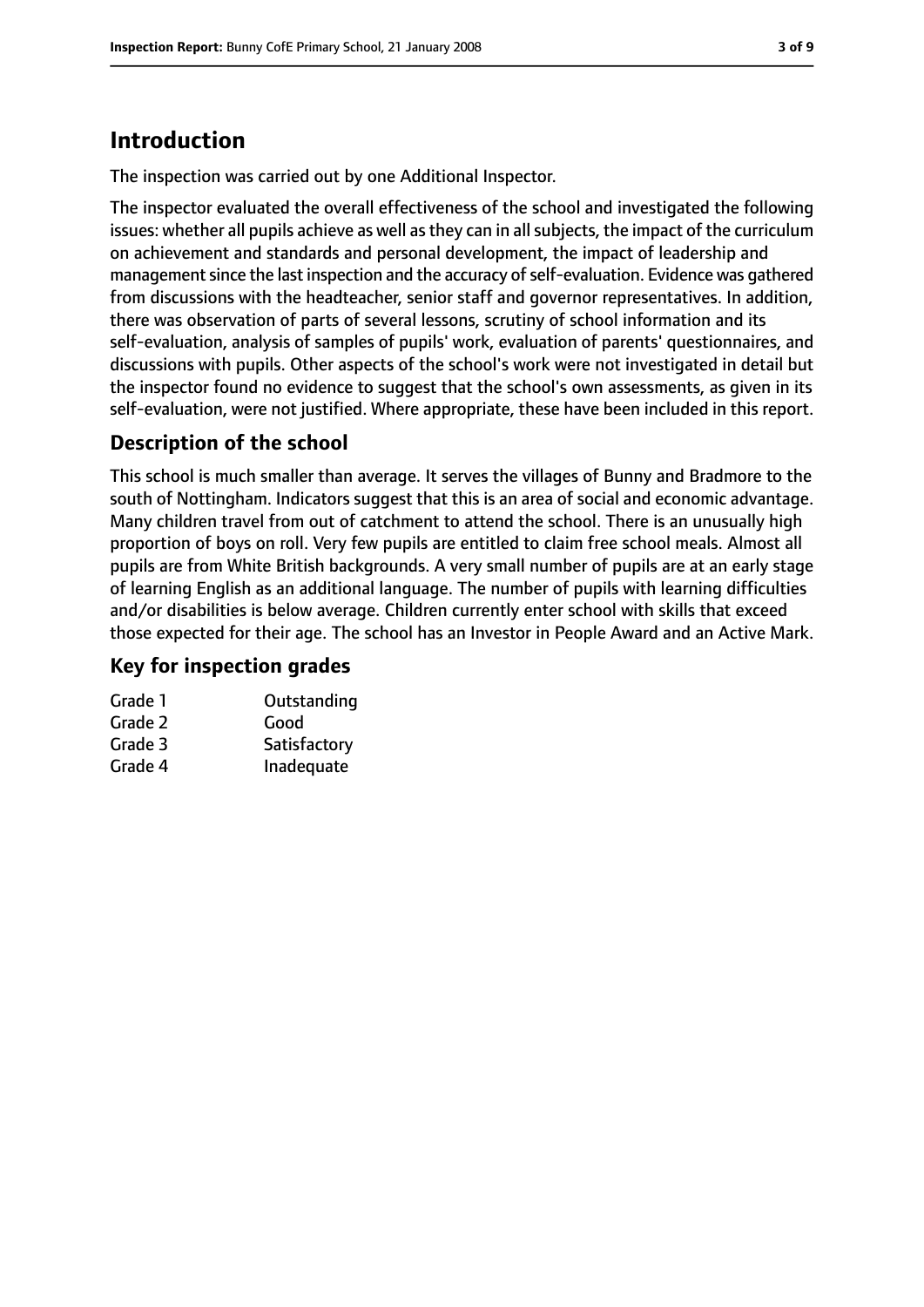## **Overall effectiveness of the school**

#### **Grade: 2**

This is an effective and improving school. Standards in English, mathematics and science are high, sometimes exceptionally so. Children, including those with learning difficulties and disabilities, make good progress throughout the school.

The school's success arises from the strong direction given by the headteacher to a very caring and committed staff. Everyone works extremely hard, in partnership with governors and with the community, to produce a nurturing, lively and challenging environment that helps pupils to become well-rounded individuals. All pupils achieve well academically and personally. It is not surprising that parents are highly appreciative of the school. One wrote, 'The ethos of the school is one of its main strengths; the older children caring for the younger children provides a wonderful community for them to learn and grow. We feel very lucky that our children can attend this school'. This comment summed up the school well and represented the views of many. It is echoed by the children who say, 'Our school is friendly and fun; the teachers know us well, give us confidence and help us make the right decisions'. This good enjoyment is also reflected in the above average level of attendance.

Children's personal development, including their spiritual, moral and social development, is good and reflects the school's Christian ethos well. Their cultural understanding is satisfactory. The large majority of children behave well so rarely a moment is lost maintaining discipline. A small minority find it difficult to maintain the school's very high expectations but everyone works hard to ensure that this does not interfere with the enjoyment and learning of others. Children are encouraged to express their opinions and to accept responsibilities as often as possible, so they grow in confidence, sometimes beyond their years. They demonstrate a good understanding of how to keep themselves and each other safe. They love to be active and have a good understanding of how to make healthy lifestyle choices. The combination of their good literacy, numeracy and, increasingly, information and communication technology skills, together with well-developed personal skills, equips children well for the next stage of their education. The very good pastoral care offered includes effective systems for ensuring the health, safety and welfare of pupils. Safeguarding procedures comply with requirements. Systems to provide academic guidance are good. Adults keep a close check on how well children are progressing and children are clear about the next target they are aiming for. Marking is up to date and celebrates children's success, though it does not always tell them what they need to do to improve.

Much work has gone in to ensuring the quality of teaching and learning is good. Teachers get to know children well and promote positive relationships. A good focus is placed on developing children's basic skills. Detailed lesson planning, based on careful assessment and good subject knowledge, takes pupils' learning forward from whatever level each individual has reached previously. Occasionally, opportunities are lost to provide children with practical activities that give them a chance to practise what they have learned in different ways and to develop further their ability to work independently.

The good curriculum includes an effective programme of personal, social, health and citizenship education and helps children to achieve a good range of academic and social skills. It is enriched well by visits and visitors and by good use of local community partnerships and facilities, particularly the local parish church. Children not only benefit from, but also contribute well to, their own community and the lives of others. For example, they are proud to raise money for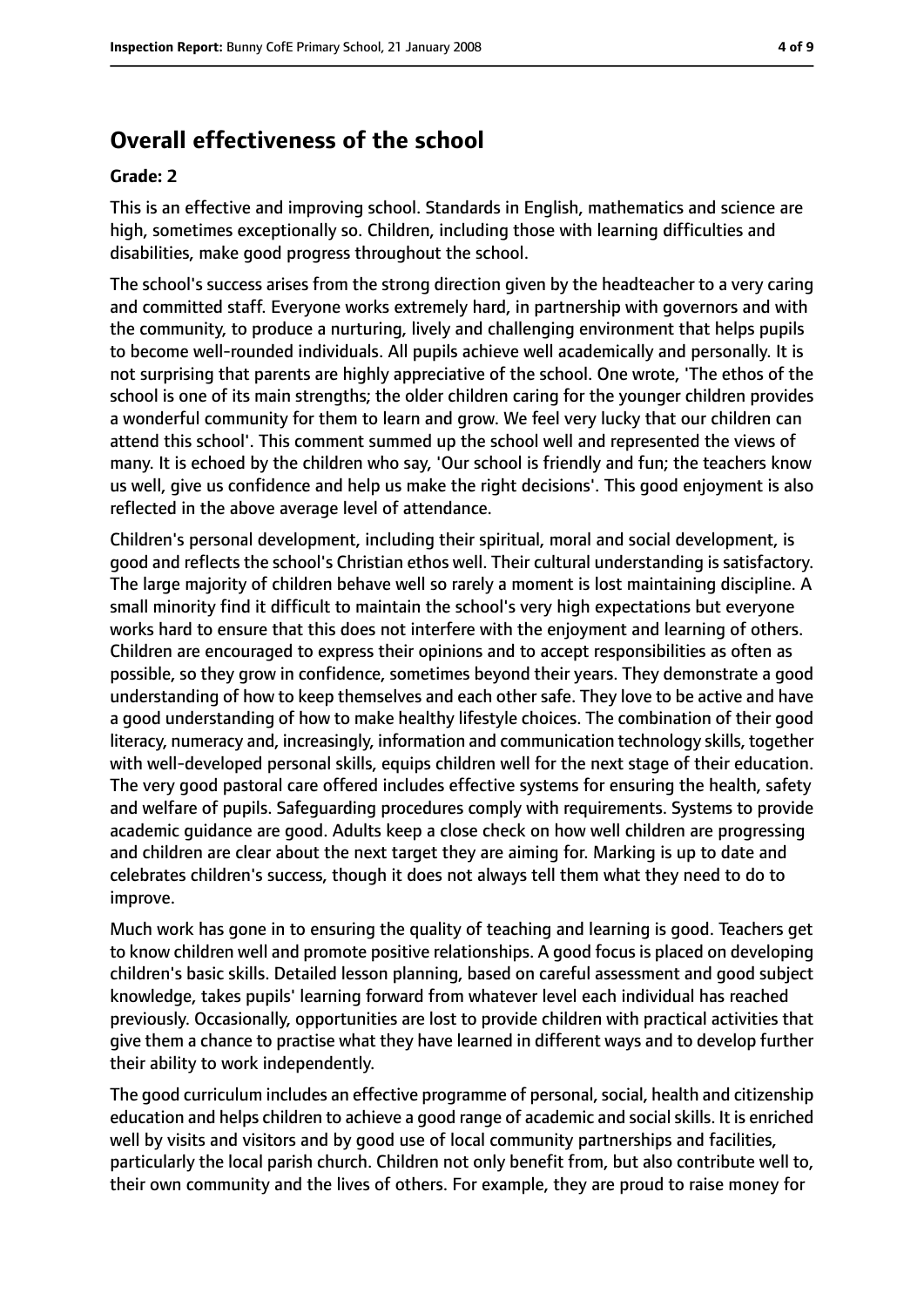many charities. As one said, 'We feel it is only right that we should help others less fortunate than ourselves.' Children say they are very happy with the range of activities in lunchtime and after school clubs. They enjoy the opportunity to learn French or a musical instrument of their own choice. They talk animatedly about their lasting memories of residential visits, which they say help them to develop important life skills. They are similarly enthusiastic about occasional topics they have studied, such as The Rainforest and the Second World War, which they say are fun, bring learning alive and help them to remember a great deal of information. Those who lead the school acknowledge that the curriculum does not yet offer enough of these opportunities. The school is working towards an approach that links the teaching of different subjects in creative and stimulating ways to add to children's enjoyment.

The headteacher has been highly effective in introducing systematic procedures to check accurately how well the school is doing and in driving forward initiatives. These have contributed to the good improvements made since the last inspection. He has introduced effective systems to check on how well children are doing in English and mathematics, for setting challenging individual targets and for improving the quality of teaching and learning. Governors are supportive and offer challenge though many are new to their role. Leadership is beginning to be devolved with curriculum leaders now being able to demonstrate their positive impact on school improvement within their subject areas. Though the headteacher has a clear vision for the strategic direction of the school, governors and other leaders are not yet making their full contribution to the development of this strategic view. They are not yet involved in a sufficiently rigorous way in the processes of checking on the work of the school and planning for further improvement. However, expectations are high and challenging targets are set and achieved. Issues from the previous inspection have been addressed successfully and the school has good capacity to continue to improve.

#### **Effectiveness of the Foundation Stage**

#### **Grade: 2**

Children do well in the Foundation Stage. Although some had only been in school a few days, they settle quickly into this happy environment. With the good support and knowledge of staff, children feel valued, secure, confident and ready to learn. Children thrive and make good progress in most areas of learning. Individualised learning programmes are based on careful assessment, which contributes to good teaching and strong support from teaching assistants. Consequently, by the time children enter Year 1, most have attained the goals expected of them and many have surpassed them. Teachers are becoming increasingly successful in ensuring that children are offered a good balance of teacher-led activities and opportunities to direct their own activities in all areas of their learning. The school recognises that at present, the quality of the curriculum offered to children outdoors, though satisfactory, does not match the quality of experiences provided inside.

#### **What the school should do to improve further**

- Develop an integrated, creative and enlivened approach to curriculum planning which promotes lessons that fully and actively engage children in their learning.
- Devolve leadership and management more fully so that everyone can extend their contribution to quickening the pace of school improvement.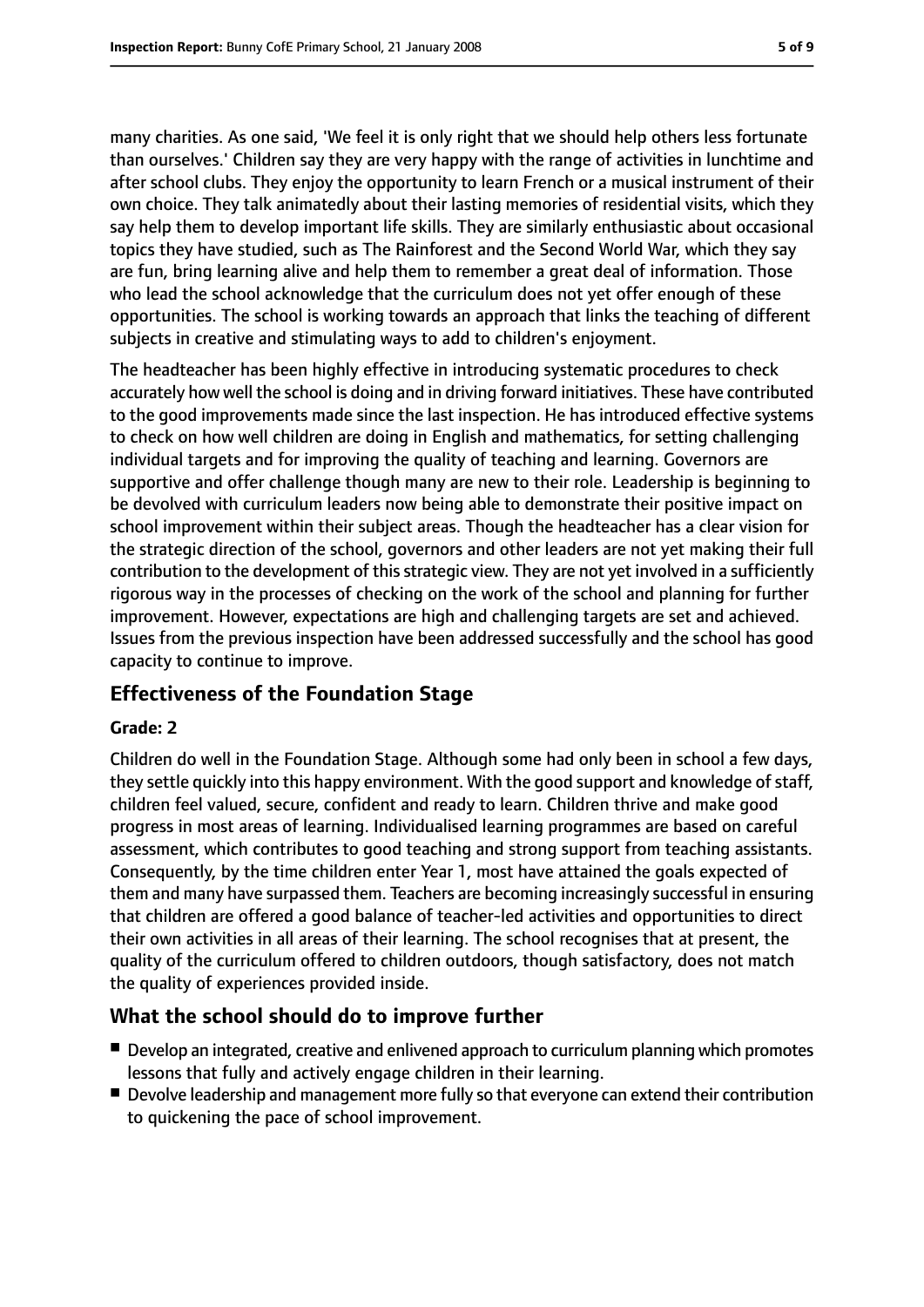**Any complaints about the inspection or the report should be made following the procedures set out in the guidance 'Complaints about school inspection', which is available from Ofsted's website: www.ofsted.gov.uk.**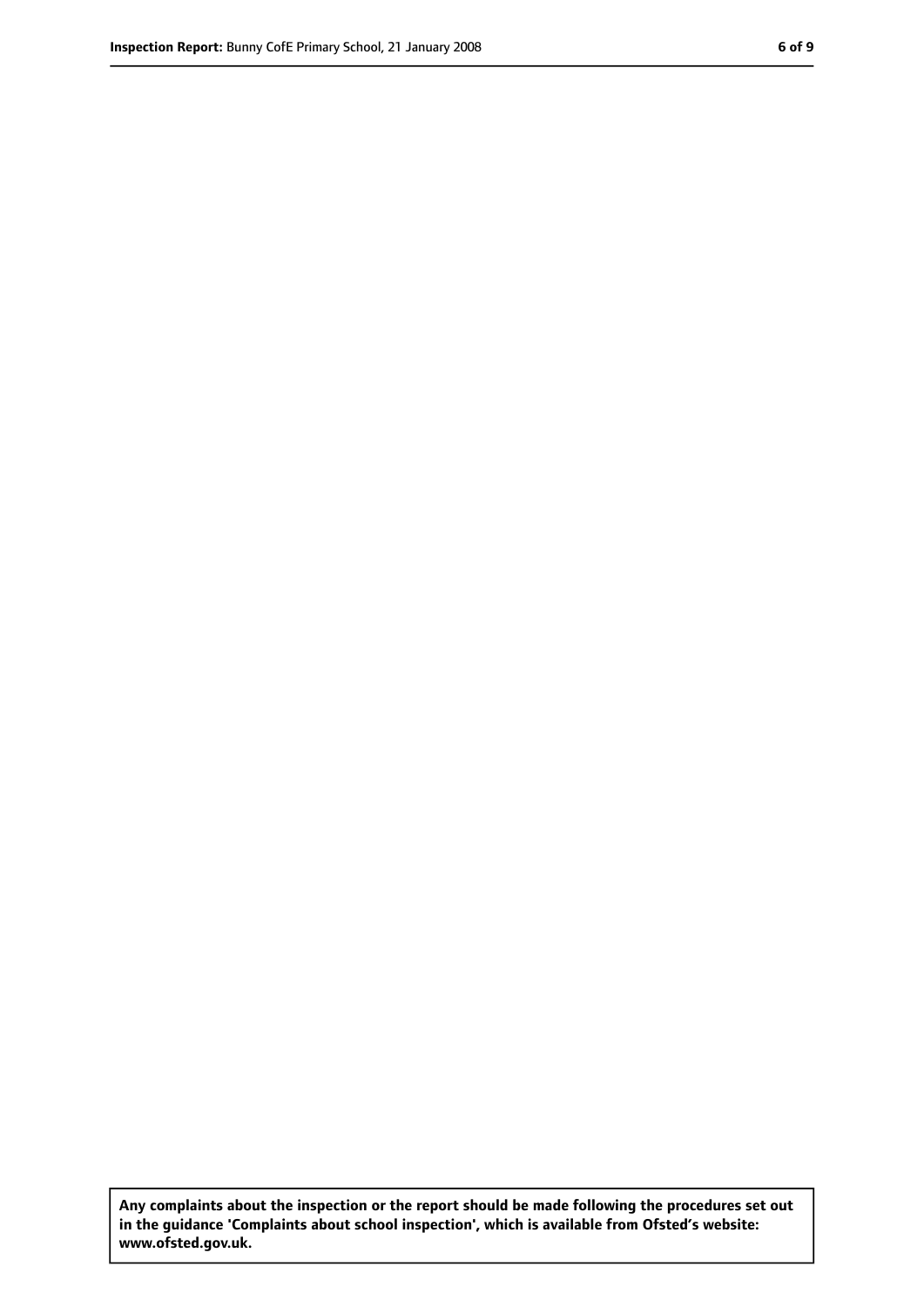#### **Annex A**

# **Inspection judgements**

| Key to judgements: grade 1 is outstanding, grade 2 good, grade 3 satisfactory, and | <b>School</b>  |
|------------------------------------------------------------------------------------|----------------|
| grade 4 inadequate                                                                 | <b>Overall</b> |

#### **Overall effectiveness**

| How effective, efficient and inclusive is the provision of education, integrated<br>care and any extended services in meeting the needs of learners? |     |
|------------------------------------------------------------------------------------------------------------------------------------------------------|-----|
| Effective steps have been taken to promote improvement since the last<br>inspection                                                                  | Yes |
| How well does the school work in partnership with others to promote learners'<br>well-being?                                                         |     |
| The effectiveness of the Foundation Stage                                                                                                            |     |
| The capacity to make any necessary improvements                                                                                                      |     |

#### **Achievement and standards**

| How well do learners achieve?                                                                               |  |
|-------------------------------------------------------------------------------------------------------------|--|
| The standards <sup>1</sup> reached by learners                                                              |  |
| How well learners make progress, taking account of any significant variations between<br>groups of learners |  |
| How well learners with learning difficulties and disabilities make progress                                 |  |

#### **Personal development and well-being**

| How good is the overall personal development and well-being of the<br>learners?                                  |  |
|------------------------------------------------------------------------------------------------------------------|--|
| The extent of learners' spiritual, moral, social and cultural development                                        |  |
| The extent to which learners adopt healthy lifestyles                                                            |  |
| The extent to which learners adopt safe practices                                                                |  |
| How well learners enjoy their education                                                                          |  |
| The attendance of learners                                                                                       |  |
| The behaviour of learners                                                                                        |  |
| The extent to which learners make a positive contribution to the community                                       |  |
| How well learners develop workplace and other skills that will contribute to<br>their future economic well-being |  |

#### **The quality of provision**

| How effective are teaching and learning in meeting the full range of the<br>learners' needs?          |  |
|-------------------------------------------------------------------------------------------------------|--|
| How well do the curriculum and other activities meet the range of needs<br>and interests of learners? |  |
| How well are learners cared for, guided and supported?                                                |  |

 $^1$  Grade 1 - Exceptionally and consistently high; Grade 2 - Generally above average with none significantly below average; Grade 3 - Broadly average to below average; Grade 4 - Exceptionally low.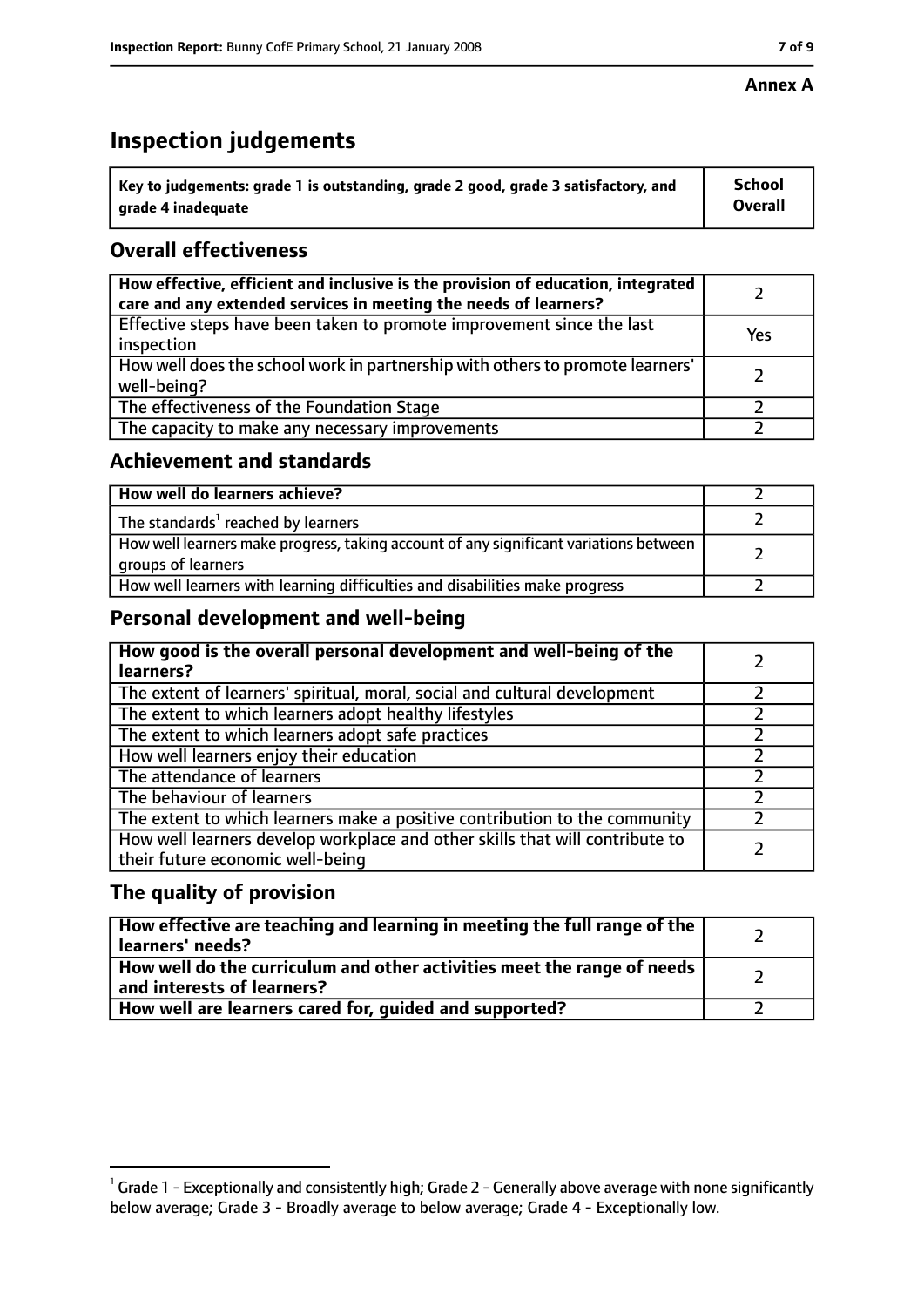# **Leadership and management**

| How effective are leadership and management in raising achievement<br>and supporting all learners?                                              |     |
|-------------------------------------------------------------------------------------------------------------------------------------------------|-----|
| How effectively leaders and managers at all levels set clear direction leading<br>to improvement and promote high quality of care and education |     |
| How effectively leaders and managers use challenging targets to raise standards                                                                 |     |
| The effectiveness of the school's self-evaluation                                                                                               |     |
| How well equality of opportunity is promoted and discrimination tackled so<br>that all learners achieve as well as they can                     |     |
| How effectively and efficiently resources, including staff, are deployed to<br>achieve value for money                                          |     |
| The extent to which governors and other supervisory boards discharge their<br>responsibilities                                                  |     |
| Do procedures for safequarding learners meet current government<br>requirements?                                                                | Yes |
| Does this school require special measures?                                                                                                      | No  |
| Does this school require a notice to improve?                                                                                                   | No  |

**Annex A**